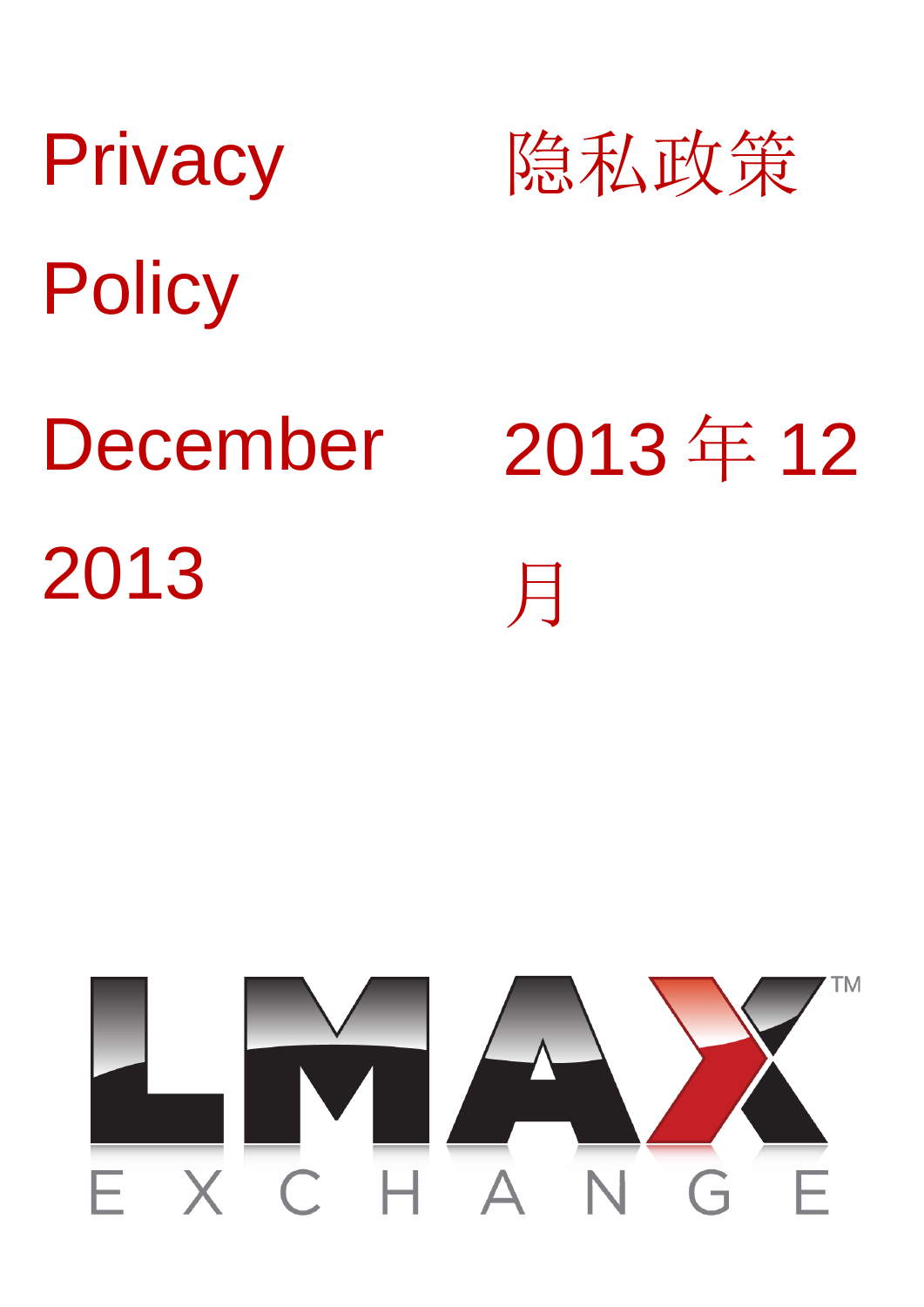

### LMAX Order Privacy Policy LOMATE State State LMAX 订单隐私政策

Effective date: 2 December 2013 <br>
<sub>生效日期: 2013年 12 月 2 日</sub> 1. Introduction 2. 2008年12月20日 1. 简介

LMAX Limited trading as LMAX ("we", "us", "our", "ours" and "ourselves" as appropriate) respect your right to privacy are committed to protecting this. In this policy, 'personal data' shall have the same meaning as 'personal information' unless the context requires a different meaning to be given to the latter term.

This policy (together with our Agreement available from our website, www.LMAX.com (our "**Website**") and any other documents referred to on it and our [Cookie Policy\)](http://www.lmax.com/pdf/Cookies-Policy.pdf) sets out the basis on which any personal data we collect from you, or that you provide to us, will be processed by us. Please read the following carefully to ensure you understand our views and practices regarding your personal data and how we will treat it. By visiting our Website you are accepting and consenting to the practices described in this Privacy Policy.

For the purpose of the Data Protection Act 1998 (the "**Act**"), the registered data controller is LMAX Ltd of Yellow Building, 1A Nicholas Road, London W11 4AN, with registration number 06505809.

### 2. Information we may collect from you **2.本公司可能向您收集的信息**

We may collect and process the following data about 本公司有可能收集并处理与您相关的下列数据: you:

 $\mathbf{v}$ Information that you provide by filling in forms on our Website. This includes information provided at > the time of registering to use our Website, subscribing to our service, posting material or requesting further services (including, but not limited to, your application, LMAX account number, name, email address, home address, telephone number, trading activity and history, commission charged (including the portion shared with any third party who introduces you to us ("Introducer") or is engaged in the activities described in 4(iii), (iv), (v), (vi), (vii) and/or (viii)), open and closed trading positions, your account balance and other financial

LMAX Limited (商标为 LMAX) (以下适当时称为"本 公司"、"我们的"和"我们")尊重并致力于保护您的隐私 权。本政策中提到的"个人数据"与"个人信息"具有相同 含义,除非上下文对后者的含义另有要求。

本政策(与本公司网站 [www.LMAX.com](http://www.lmax.com/)(简称**"**网 站**"**)上可获取的本公司协议,以及网站上所提到的其 他有关文件和本公司的 [Cookie](http://www.lmax.com/pdf/Cookies-Policy.pdf) 政策一起)构成我们向 您收集个人数据,或您提供以供本公司处理的个人数据 的基础。请仔细阅读下文,以确保您了解本公司对您个 人数据的主张和做法以及如何对待您的个人数据。您访 问本公司网站,即接受和同意本隐私政策所述的做法。

根据 1998 年《数据保护法案》(简称**"**法案**"**), LMAX Ltd 注 册 为英 国的 数 据 控 制方, 公司地址为 Yellow Building, 1A Nicholas Road, London, W11 4AN,注册编号 06505809。

您填写本公司网站上的表格而提供的信息,包括 注册使用本公司网站、订购本公司服务、发布文 章或请求进一步服务时所提供的信息(包括但不 限于您的申请、LMAX 账号、姓名、电邮地址、 家庭住址、电话号码、交易活动及历史、手续费 (包括将您介绍给本公司的任何第三方(简称"介 绍人")或参与 4(iii)、(iv)、(v)、(vi)、(vii)及/或 (viii) 所提及活动之第三方与您共同分享的部 分),开仓及平仓、您的账户结余及其他财务信 息,您的账户使用情况以及您使用本公司服务、 网站及设施的情况)。即使您放弃完成在线申请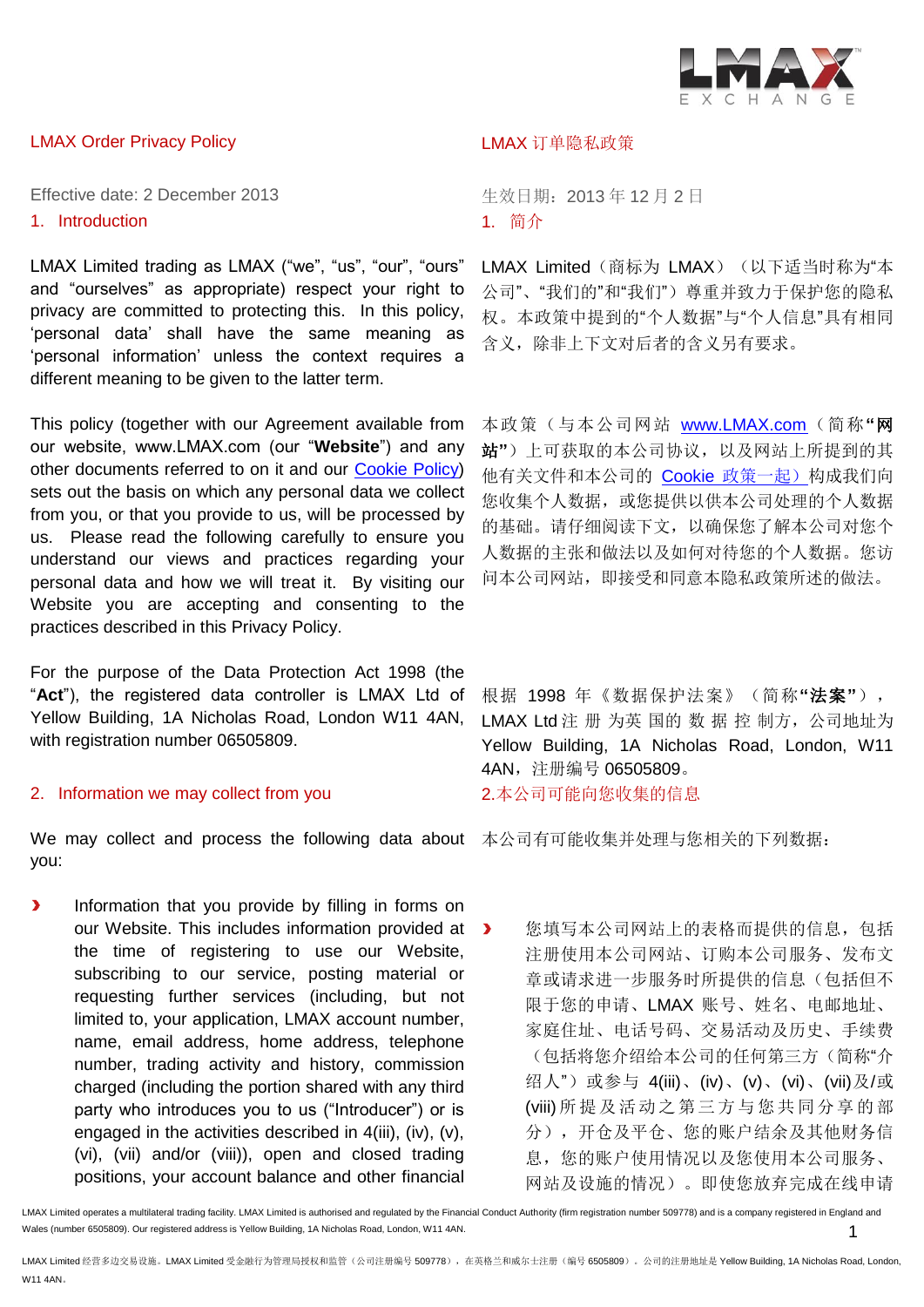

information, use of your account and your use of our service, Website and facilities). We may automatically capture, store and otherwise process information about you even if you abandon the completion of an online application or registration form, however, in such circumstances, you will have the right not to allow us to capture, store and process your personal data.

- We may also ask you for information when you  $\rightarrow$ enter a competition or promotion sponsored by our external agents.
- When you report a problem with our Website. 当您报告本公司网站存在的问题时。
- If you contact us (whether electronically or by post), we may keep a record of that correspondence.
- If you contact us by telephone, we may monitor  $\rightarrow$ and/or record your conversations with us and retain the recordings for such periods as may be necessary or required by law.
- We may also ask you to complete surveys that we use for research purposes, although you do not > have to respond to them.
- Details of transactions you carry out through our > Website and of your orders and the fulfilment of such orders.
- With regard to each of your visits to our Website we > may automatically collect the following information:
	- technical information, including the Internet protocol (IP) address used to connect your computer to the Internet, location data, your login information, browser type and version, time zone setting, browser plug-in types and versions, operating system and platform, server logs and other communication data;
	- information about your visit, including, but not limited to, all Uniform Resource Locators (URL) clickstream analysis information (which includes collecting, analysing and reporting aggregate data about which pages you visit

或注册表格,本公司依然可以自动收集、储存以 及处理您的信息,不过在这种情况下,您有权不 允许本公司收集、储存及处理您的个人数据。

- 当您参加由本公司外部代理所主办的竞赛或推广 活动时,本公司也可能向您索取资料。
- 
- $\overline{\phantom{a}}$ 若您联系本公司(以电子或信件方式皆可),本 公司将保存通信记录。
- 若您致电联系本公司,我们会监控和/或记录与您 的对话,并根据需要或依法在此期间内保留这些 记录。
- 本公司还会邀请您完成以研究为目的的调查,然 而不强制要求您必须予以回复。
- 您通过本公司网站进行交易的详情、订单详情以 及订单执行情况。
- 您每次访问本公司网站时,我们会自动收集下列 资料:
	- 技术信息,包括用于将计算机连接到互联 网的互联网协议(IP)地址、地理位置信 息、您的登录信息、浏览器类型和版本、 时区设置、浏览器插件类型和版本、操作 系统和平台、服务器日志以及其他通信数 据;
	- 访问信息,包括但不限于所有的统一资源 定位符(URL)点击流分析信息(收集、 分析和报告汇总数据,包括您浏览的网页 及网页顺序、您访问本公司网站所使用的

LMAX Limited operates a multilateral trading facility. LMAX Limited is authorised and regulated by the Financial Conduct Authority (firm registration number 509778) and is a company registered in England and Wales (number 6505809). Our registered address is Yellow Building, 1A Nicholas Road, London, W11 4AN. 2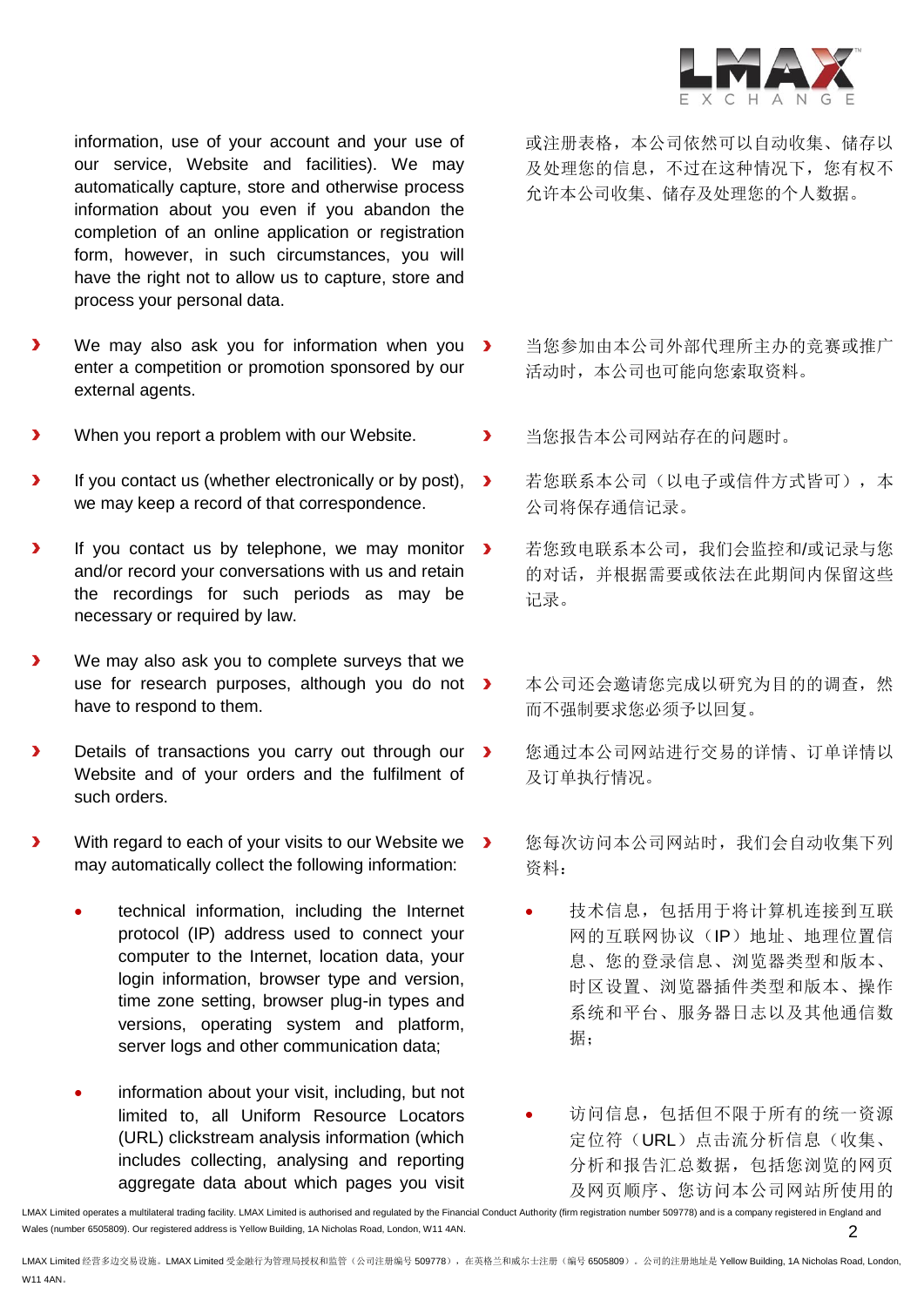

and in what order, which site you have visited our Website from and which site you go to after leaving our Website (including applicable dates and times)); traffic data; products you viewed or searched for; page response times; download errors; length of visits to certain pages; page interaction information (such as scrolling, clicks, and mouse-overs); and methods used to browse away from the page; and

- any phone number used to call our customer service number.
- When working closely with third parties (including, but not limited to, business partners, Introducers, agents and sub-contractors in technical, administration, support, payment and delivery services, advertising networks, analytics providers and search information providers) we may exchange information about you with them.
- We may obtain information about you from third  $\mathbf{v}$ parties for the purposes of our compliance with anti-money laundering, anti-fraud and customer due diligence checks, such as credit reference agencies and fraud prevention agencies.

Our Website uses cookies to enable you to use the Website, the online services we offer and the materials on the Website. Cookies are also used to distinguish you from other users of our Website. This helps us to provide you with a good experience when you browse our Website and also allows us to improve our Website. For detailed information on the cookies we use and the purposes for which we use them see our [Cookie Policy.](http://www.lmax.com/pdf/Cookies-Policy.pdf)

### 4. Where we store your personal data 4.您个人数据的存储位置

The data that we collect from you may be transferred to, and stored at, a destination outside the European Economic Area ("**EEA**"). It may also be processed by staff operating outside the EEA who work for us, one of our suppliers, Introducers, business partners, agents or sub-contractors. Such staff maybe engaged in, among

链接、离开本公司网站后访问的网站(包 括适用日期和时间));网站流量数据; 您浏览或搜索的产品;网页响应次数;下 载错误信息;访问某些网页的时长;网页 交 互 信息(例如滚动、点击、鼠标悬 停): 以及浏览后退出页面的方法: 和

- 呼叫本公司客户服务热线的所有电话号 码。
- 和第三方紧密合作时(包括但不限于技术、行  $\overline{\phantom{a}}$ 政、支持、支付和交付服务、广告网络、分析提 供商和调查信息提供商方面的业务伙伴、介绍 人、代理和分包商),本公司会与其互通关于您 的信息。
- 出于反洗钱、反诈骗和客户尽职调查的目的,本  $\overline{\phantom{a}}$ 公司会从信用调查机构、欺诈防范机构等第三方 处获取您的资料。

### 3. Cookies 3. Cookies

本公司网站使用的 cookies 使您能够使用本网站、本公 司提供的在线服务以及网站上的资料。Cookies 也可用 于辨别您和其他网站用户的身份。这有助于在您浏览本 公司网站时,为您提供良好的用户体验,同时还能帮助 本公司改进网站。请参考本公司的 [Cookie](http://www.lmax.com/pdf/Cookies-Policy.pdf) 政策,了解 本公司所使用 cookies 的详情及其用途。

本公司向您收集的数据可能会被转移到并储存在欧洲经 济区("**EEA**")之外,也可能会由本公司或本公司的供 应商、介绍人、业务伙伴、代理或分包商在欧洲经济区 以外地区的员工进行处理。这些员工可能会参与(i)履行 您的订单;(ii)处理您的付款明细;(iii)为您在本公司开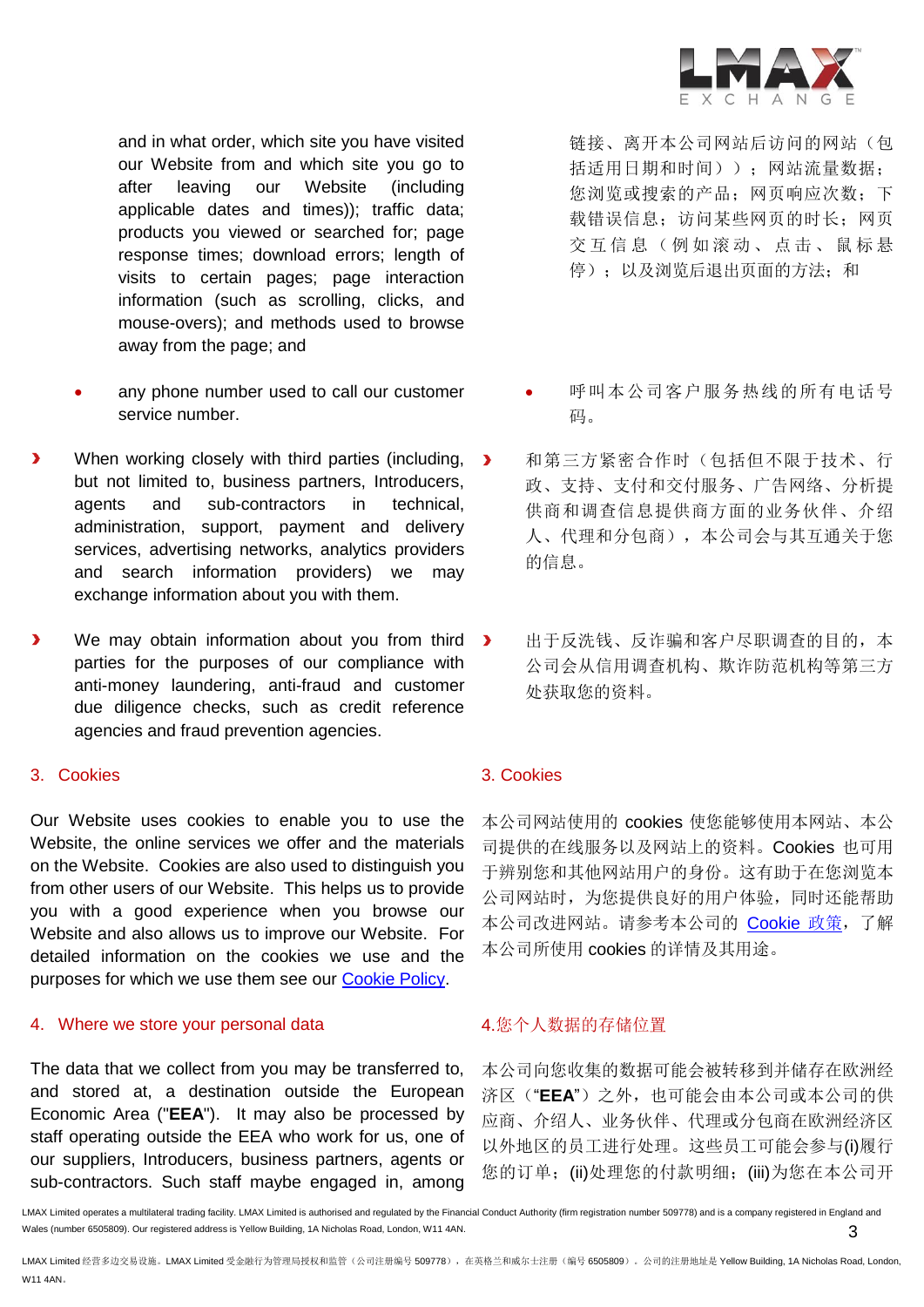

other things; (i) the fulfilment of your order; (ii) the processing of your payment details; (iii) the provision of administration and support services in respect of your customer account with us; (iv) communicating with you about your account and your account functionality and tools; (v) marketing and/or promoting services to you; (vi) other administration and support services; (vii) marketing; and/or (viii) other services. By submitting your personal data, you agree to this transfer, storing and processing. We will take all steps reasonably necessary to ensure that your data is treated securely and in accordance with this privacy policy. All information you provide to us is stored on our secure servers. Any payment transactions will be encrypted. Where you have chosen (or where we have given you) a password which enables you to access certain parts of our Website, you are responsible for keeping this password confidential. You should change your password on a regular basis and not share it with anyone. This will help to reduce the risk of unauthorised access to or use of your account. We strongly recommend that you disable any automatic password memory in your browser prior to using the Website and that you run appropriate anti-spyware, firewall and virus protection on your computer on a regular basis. Unfortunately, the transmission of information via the internet is not completely secure. Although we will do our best to protect your personal data, we cannot guarantee the security of your data transmitted to our Website; any transmission is at your own risk. Once we have received your information, we will use appropriate technical and organisational measures to try to prevent unauthorised access or other unlawful processing of your information and against accidental loss or destruction of, or damage to, your information.

### 5. Uses made of the information The Context of the information The Section of the Section of the Section of the

We use information held about you in the following ways: 本公司通过以下方式使用所掌握的与您相关的信息:

- To ensure that content from our Website is  $\overline{\mathbf{z}}$ presented in the most effective manner for you and for your computer.
- $\mathbf{v}$ To provide you with information, products or > services that you request from us or which we feel may interest you.

设的客户账户提供行政管理和支持服务;(iv)就您的账 户、账户功能及工具问题与您沟通;(v)以您为对象的 促销及/或推广服务;(vi)其他行政管理及支持服务; (vii)营销活动;及/或(viii)其他服务。提交您的个人数 据,即表明您同意这种传输、存储及处理方式。我们将 采取一切合理的必要措施确保您的数据根据本隐私政策 的规定得到安全处理。您向本公司提供的所有信息都储 存在我们的安全服务器上。所有付款交易都将进行加 密。如果您已经选择了(或者我们已向您提供了)一个 密码以访问我们网站的特定内容,则您有责任对此密码 进行保密。您可定期修改您的密码,请勿向任何人透露 密码,这有助于降低未授权访问或使用您账户的风险。 我们强烈建议您在使用此网站前取消个人浏览器中所有 自动储存的密码,并定期在您的电脑上运行适当的反木 马软件、防火墙及杀毒软件。遗憾的是,通过互联网传 输信息无法做到万无一失。虽然本公司会尽最大努力保 护您的个人数据,但是无法确保传输到本公司网站的数 据安全无虞;任何传输风险须由您自行承担。收到您的 资料后,本公司会采用适当的技术及机构措施全力阻止 未经授权访问或非法处理您资料的行为,防范您的资料 遭受意外丢失、毁坏或损坏。

- $\overline{\phantom{0}}$ 确保以最有效的方式为您和您的电脑呈现本公司 网站的内容。
	- 向您提供您所需要的或者本公司认为您可能会感 兴趣的信息、产品或服务。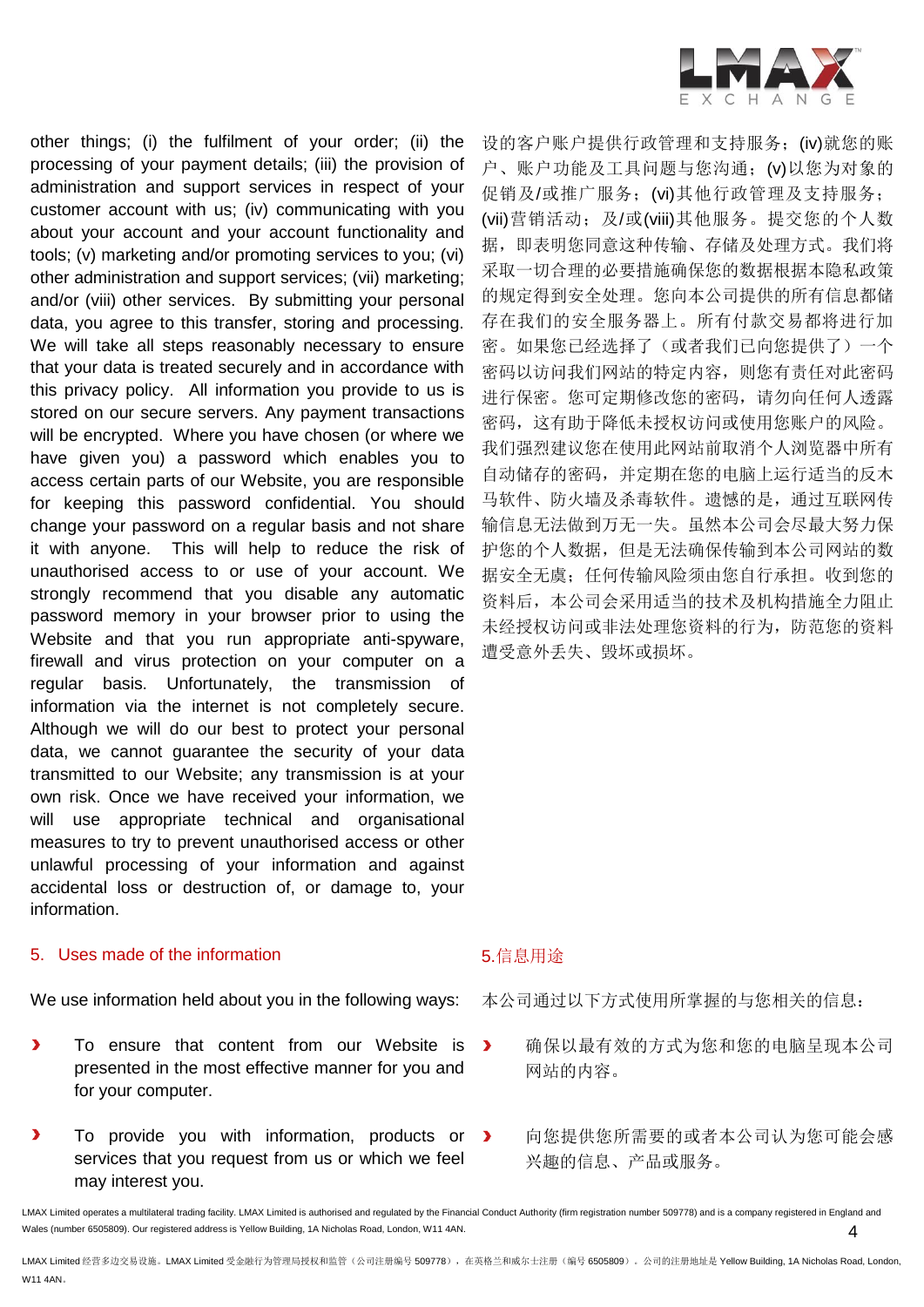

- To provide you with information, products or >  $\blacktriangleright$ services of third parties that where you have consented to be contacted for such purposes.
- To carry out our obligations arising from any  $\rightarrow$  $\mathbf{v}$ agreement entered into between you and us.
- To allow you to participate in interactive features of  $\rightarrow$  $\mathbf{v}$ our service, when you choose to do so.
- $\blacktriangleright$ To notify you about changes to our service. <br> **D** 通知您本公司对服务所作的变更。

We may also use your data, or permit selected third parties to use your data, to provide you with information about goods and services which may be of interest to you and we or they may contact you about these goods and services by e-mail, post, SMS message or telephone.

If you are a customer, we will only contact you by electronic means (e-mail, SMS, post and/or telephone) with information about goods and services similar to those which were the subject of a previous sale to you.

If you do not want us to use your data in this way, or to pass your details on to third parties for marketing purposes, please tick the relevant box situated on the form on which we collect your data (the application form). Alternatively you can contact us by email, telephone or post to inform us that you no longer wish to receive marketing communications. If you unsubscribe to marketing communications, you will still continue to receive operational communications from us that we deem necessary for the operation of your account.

We do not disclose information about identifiable individuals to our advertisers or partners who provide content to our Website, but we may provide them with aggregate information about our users. We may also use such aggregate information to help advertisers reach the kind of audience they want to. We may make use of the personal data we have collected from you to enable us to comply with our advertisers' wishes by displaying their advertisement to that target audience. For the avoidance of doubt, Introducers and other third parties which are listed in the ninth bullet point of Section 2 above shall not

- 向您提供第三方信息、产品或服务,前提是您已 同意本公司可基于上述目的与您联系。
- 根据您与本公司签订的协议履行职责。
- 允许您参与本公司服务的互动环节,而且您是自 愿参加的。
- 

本公司也可以通过使用您的数据或允许选定的第三方使 用您的数据,向您提供您可能感兴趣的商品和服务的有 关信息,并且本公司或相关第三方可以通过电子邮件、 邮寄、SMS 信息或电话就此与您联系。

如果您是客户,本公司将仅通过电子方式(电子邮件、 SMS、发帖及/或电话)向您提供与先前向您出售的商 品和服务内容类似的商品和服务的信息。

如果您不希望本公司以此方式使用您的数据,或为营销 目的将您的详细信息披露给第三方,请在我们用来收集 您的数据的表格(申请表)上的相应方框内打勾。您也 可以通过邮件、电话或信件联系本公司,通知我们您不 希望继续收到营销资讯。即使您退订了营销通讯,您依 然会继续收到来自本公司的,我们认为运作您的账户所 必要的运作通讯。

本公司不会向为本公司网站提供内容的广告商或合作伙 伴透露个人身份信息,但是本公司会向他们提供本公司 用户的汇总信息。本公司也可以使用这些汇总信息帮助 广告商锁定目标受众。本公司可利用向您收集的个人数 据向该目标受众显示广告商的广告。为免生疑义,基于 第5部分最后一段的内容,第2部分第9项中列明的介 绍人及其他第三方不应被视为"为本公司网站提供内容 的广告商或合作伙伴"。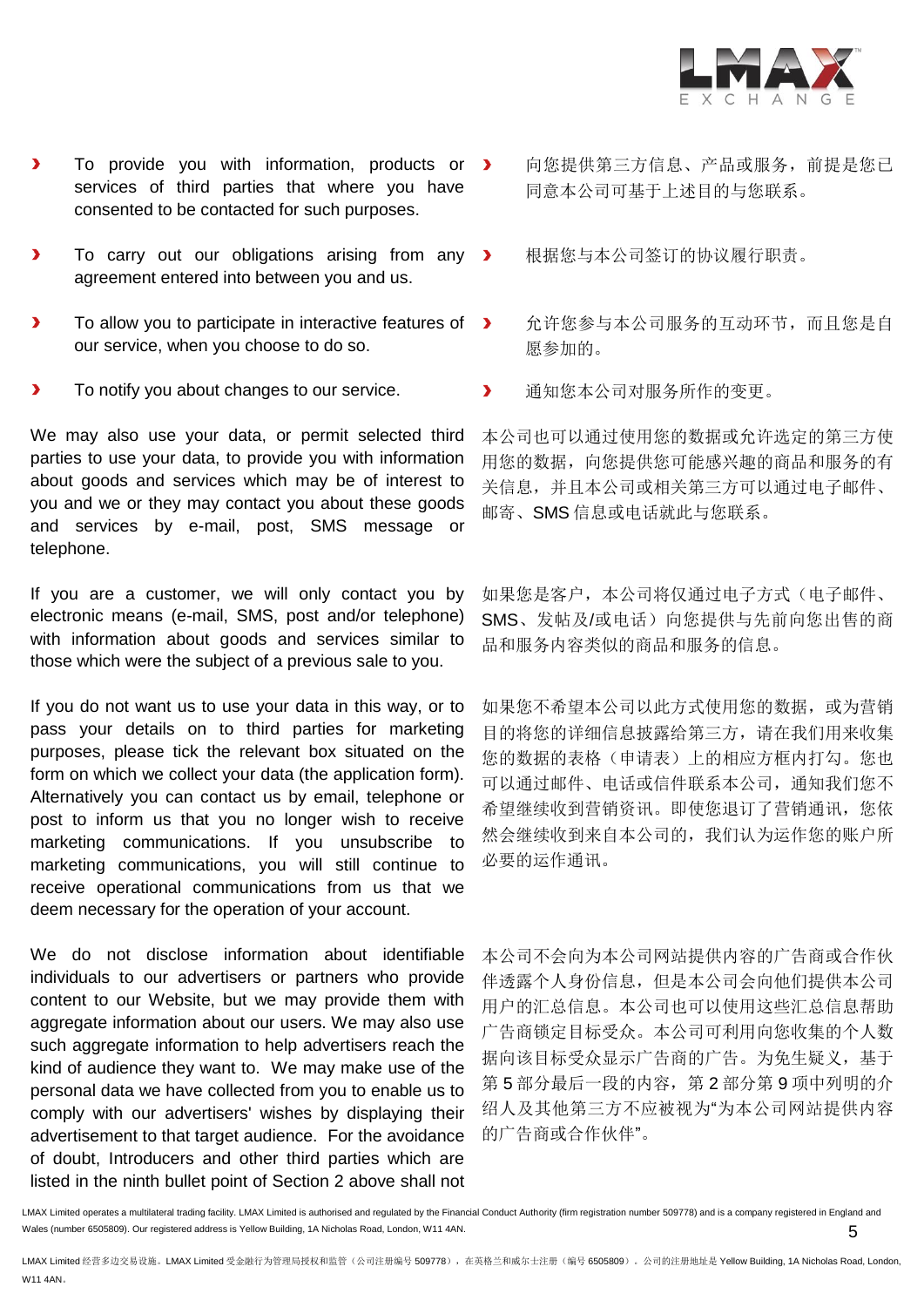

be deemed to be 'advertisers or partners who provide content to our Website' for the purposes of the last paragraph of this Section 5.

### 6. Disclosure of your Information **6.** blood and the set of set of set of set of  $\theta$ . we set of  $\theta$ . The set of  $\theta$

We may disclose your personal information to any member of our group, which means our subsidiaries, our ultimate holding company and its subsidiaries, as defined in the UK Companies Act 2006.

We may share your information with selected third parties including but not limited to:

- Suppliers, Introducers, business partners, agents and sub-contractors for the performance of any contract we enter into with them or you, including for (but not limited to) the following purposes: (i) assisting us to administer and support your customer account with us; (ii) assisting us to communicate with you about your account and your account functionality and tools; (iii) assisting us to market and/or promote services to you.
- Selected third parties to provide you with > information, products or services that you request from us or which we or they feel may interest you, where you have consented to be contacted for such purposes.
- Advertisers and advertising networks that require the data to select and serve relevant adverts to you and others. We do not disclose information about identifiable individuals to our advertisers, but we may provide them with aggregate information about our users (for example, we may inform them that 500 men aged under 30 have clicked on their advertisement on any given day). We may also use such aggregate information to help advertisers reach the kind of audience they want to target (for example, women in SW1). We may make use of the personal data we have collected from you to enable us to comply with our advertisers' wishes by displaying their advertisement to that target audience.

根据 2006 年《英国公司法》,本公司可以将您的个人 信息披露给本集团的任何成员,即本公司的子公司、本 公司的最终控股公司及其子公司。

本公司可以与选定的第三方共享您的信息,这些第三方 包括但不限于:

- $\mathbf{v}$ 供应商、介绍人、业务伙伴、代理及分包商,目 的是为了履行本公司与他们或与您签订的任何合 同,包括(但不限于)以下目的:(i)协助本公司 管理您在本公司开设的客户账户;(ii)协助本公司 与您就个人账户、账户功能及工具事宜进行沟 通:(iii)协助本公司为您提供促销及/或宣传服 务。
- 选定的第三方,为您提供您向本公司请求或本公 司认 为您可能感兴 趣 的信 息、产 品或服务, 前 提是您已同意本公司可基于上述目的与您联系。
- 需要使用此类数据为您及他人挑选并推送相关广  $\rightarrow$ 告的广告商及广告网络。本公司不会向广告商透 露个人身份信息,但是本公司会向他们提供本公 司用户的汇总信息(例如,我们会告知他们,某 一天有 500 名 30 岁以下的男士点击了他们的广 告)。本公司也可以使用这些汇总信息帮助广告 商锁定目标受众(例如邮编为 SW1 的女士)。 本公司可利用向您收集的个人数据向该目标受众 显示广告商的广告。

Analytics and search engine providers that assist >  $\blacktriangleright$ us in the improvement and optimisation of our site.

协助本公司改进并优化本公司网站的分析师及搜 索引擎提供商。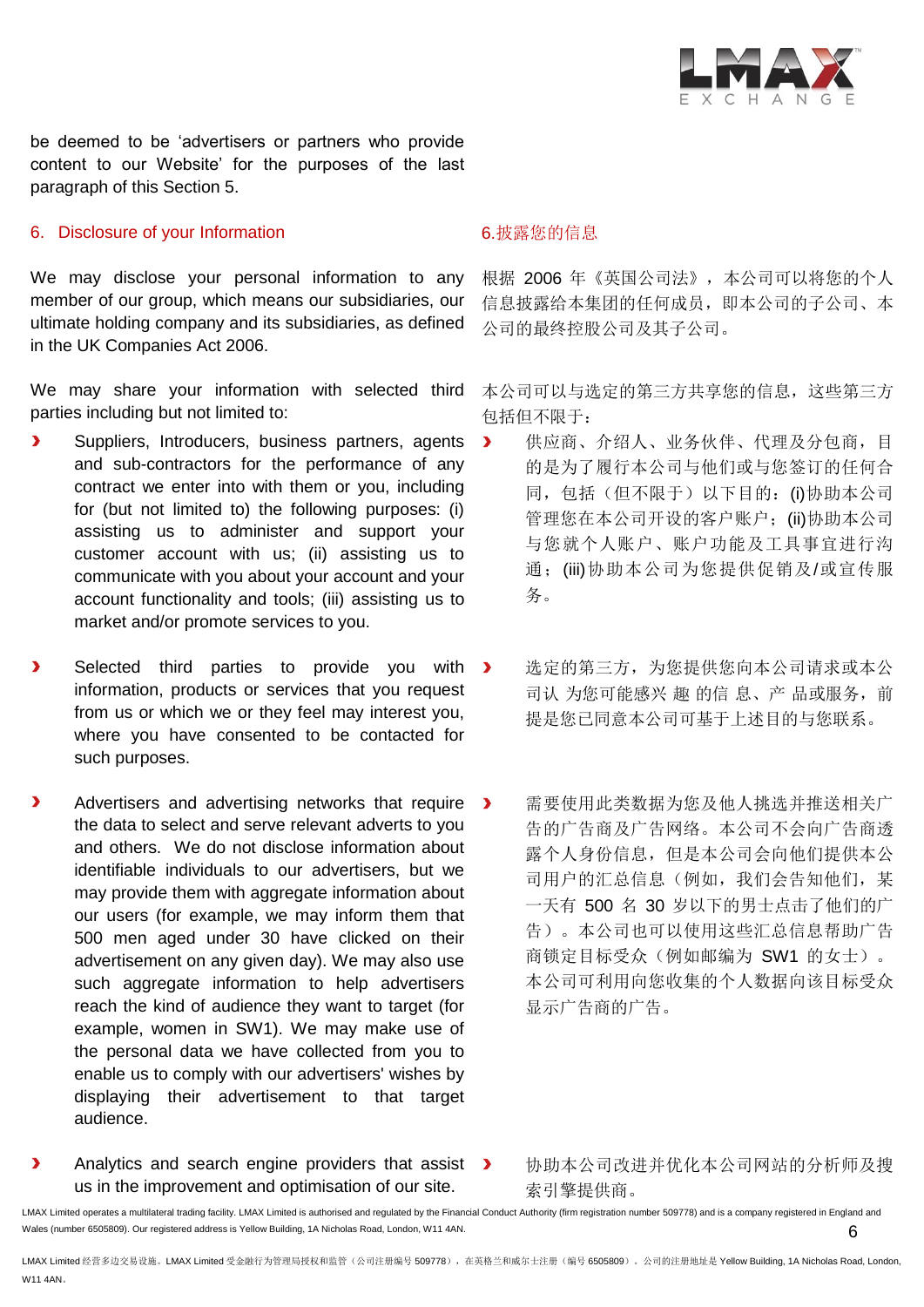

- $\mathbf{v}$ the Financial Conduct Authority and analogous and **>** other applicable regulatory or governmental authorities upon their reasonable request; such third parties as we deem reasonably necessary in order to prevent crime; and other selected third parties where we are required to do so as a matter of applicable law.
- Credit reference agencies for the purpose of > assessing your credit score where this is a condition of us entering into a contract with you, and to fraud prevention agencies in order to conduct appropriate anti-fraud checks, each of which may keep a record of that information.
- $\overline{\phantom{a}}$ We may disclose your personal information to third > parties:
- $\overline{\phantom{a}}$ In the event that we sell or buy any business or  $\rightarrow$ assets, in which case we may disclose your personal data to the prospective seller or buyer of such business or assets.
- $\mathbf{v}$ If LMAX Ltd or substantially all of its assets are  $\rightarrow$ acquired by a third party, in which case personal data held by it about its customers will be one of the transferred assets.
- If you are introduced to us by an Introducer, we  $\rightarrow$ x may disclose your personal data to such Introducer.
- $\overline{\phantom{a}}$ If we instruct specialist advisers (such as research > providers), if we instruct such specialist providers to provide us with specialist services.
- If we are under a duty to disclose or share your  $\rightarrow$ personal data in order to comply with any legal obligation, or in order to enforce or apply our Customer Agreement and other agreements; or to protect the rights, property, or safety of LMAX Ltd, members of our group, our customers, or others. This includes exchanging information with other companies and organisations for the purposes of fraud prevention and detection, and credit risk reduction, or with regulatory or governmental
- 提出合理要求的英国金融行为管理局及类似的、 其他相关的监管机构或政府机关;我们认为合理 必要的以预防犯罪为目的的第三方;以及依适用 法律要求向其披露您的资料的其他选定的第三 方。
- 评估您信用分数的信用调查机构(您的信用分数 是本公司与您签订合同的条件之一),以及进行 反诈骗检查的诈骗防范机构,这两类机构会保留 您的资料记录。
- 下列情况下本公司会向第三方披露您的个人信 息:
- 本公司出售或购买任何业务或资产时,可能会向 该业务或资产的潜在买家或卖家披露您的个人数 据。
- 若 LMAX Ltd 或其全部资产被第三方收购, 则 LMAX Ltd 所掌握的客户个人数据也将成为被转 让资产的一部分。
- 介绍人将您介绍给本公司,则本公司可向该介绍 人披露您的个人数据。
- 如果本公司对专业顾问(例如调研机构)作出指 示,当本公司指示专业服务提供商为本公司提供 专业服务时。
- 如果我们为履行任何法律义务,或为执行或应用 本公司的客户协议及其他协议,或为了保护 LMAX Ltd、本公司集团成员,本公司客户及他人 的权利、财产或安全,本公司有义务披露或共享 您的个人数据。这包括为了防止和侦查诈骗、降 低信用风险而与其他公司和组织,或与监管机 构、政府机关、法院或法庭交换信息。

LMAX Limited operates a multilateral trading facility. LMAX Limited is authorised and regulated by the Financial Conduct Authority (firm registration number 509778) and is a company registered in England and Wales (number 6505809). Our registered address is Yellow Building, 1A Nicholas Road, London, W11 4AN. 7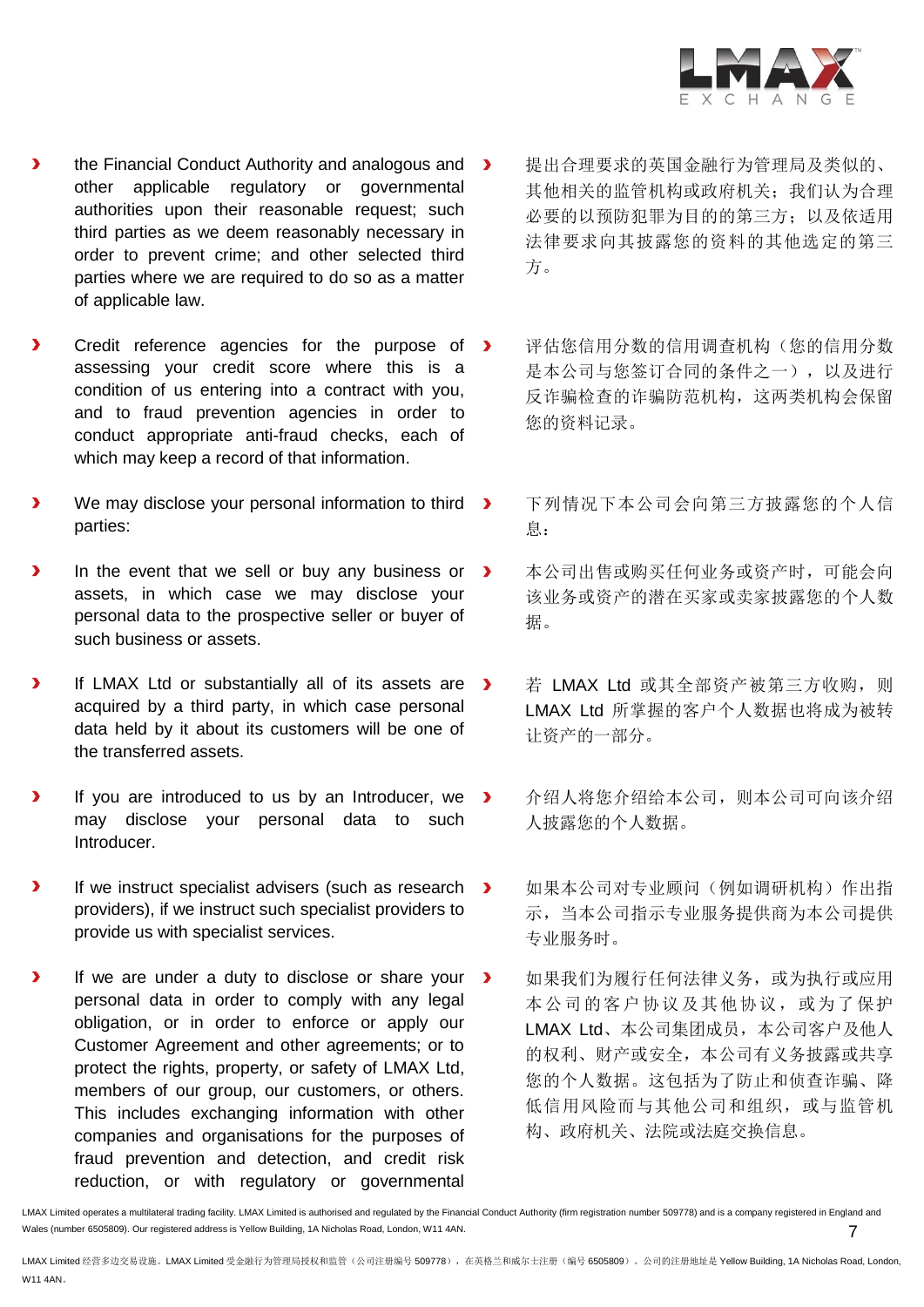

authorities or a court of law or tribunal.

### 7. Your right to access to your Personal Data <br>
7. 您获取个人数据的权利

The Act gives you the right to access information held about you. Your right of access can be exercised in accordance with the Act. Any access request may be subject to a fee of £10 to meet our costs in providing you with details of the information we hold about you.

## 8. Your other Rights **8. Section 2. Section 2. Section** 3. **8.** 您的其他权利

You have the right to ask us not to process your personal data for marketing purposes. We will usually inform you (before collecting your data) if we intend to use your data for such purposes or if we intend to disclose your information to any third party for such purposes. You can exercise your right to prevent such processing by checking certain boxes on the forms we use to collect your data. You can also exercise the right at any time by contacting us using the contact details provided below.

Our Website may, from time to time, contain links to and from the websites of our partner networks, advertisers and affiliates. If you follow a link to any of these websites, please note that these websites have their own privacy policies and that we do not accept any responsibility or liability for these policies. Please check these policies before you submit any personal data to these websites.

# 9. Changes to our Privacy Policy **9.** Privacy 9.隐私政策的变更

Any changes we may make to our privacy policy in the future will be posted on our Website. This policy was last updated on 2 December 2013. Please check our Website frequently to see any updates or changes to our Privacy Policy.

Questions, comments and requests regarding this privacy policy are welcomed and should be addressed to:

| Email     | info@LMAX.com     |  |
|-----------|-------------------|--|
| Telephone | + 44 203 192 2555 |  |

法案赋予您获取本公司持有的与您相关的信息的权利。 您可以根据法案行使信息获取权。任何获取信息的请求 须缴纳 10 英镑费用,以承担我们向您提供本公司所持 有的与您相关的资料的费用。

您有权要求本公司不得将您的个人数据用于营销目的。 若本公司就此目的而计划使用您的数据,或就此目的而 计划将您的资料披露给任何第三方,本公司通常会(在 收集您的资料前)予以通知。您可以行使自己的权利, 通过在本公司用于收集您个人数据的表格上的相应方框 内打勾,阻止该资料处理行为。您也可以随时按照下文 提供的详细联系方式与我们联系,行使这一权利。

本公司网站会不时出现指向和来自本公司合作伙伴网 络、广告商及附属机构的链接。如果您通过某个链接访 问这类网站,请注意,这些网站有自己的隐私政策,且 本公司不会为这些政策承担任何责任或义务。请在您向 这些网站提交个人数据前,查阅这些政策。

隐私政策未来的变更都将公布在本公司网站上。本隐私 政策最近一次的更新时间是 2013 年 12 月 2 日。请时 常浏览本公司网站,查看我们的隐私政策的更新或变 更。

### 10. Contact 10. Denote the control of the control of the control of the control of the control of the control o

欢迎您提出有关本隐私政策的问题、意见和要求,请发 送电子邮件到:

| Email     | info@LMAX.com     | 电子邮件 | info@LMAX.com    |
|-----------|-------------------|------|------------------|
| Telephone | + 44 203 192 2555 | 电话   | +44 203 192 2555 |

LMAX Limited operates a multilateral trading facility. LMAX Limited is authorised and regulated by the Financial Conduct Authority (firm registration number 509778) and is a company registered in England and Wales (number 6505809). Our registered address is Yellow Building, 1A Nicholas Road, London, W11 4AN. 8

LMAX Limited 经营多边交易设施。LMAX Limited 受金融行为管理局授权和监管(公司注册编号 509778),在英格兰和威尔士注册(编号 6505809)。公司的注册地址是 Yellow Building, 1A Nicholas Road, London, W11 4AN。